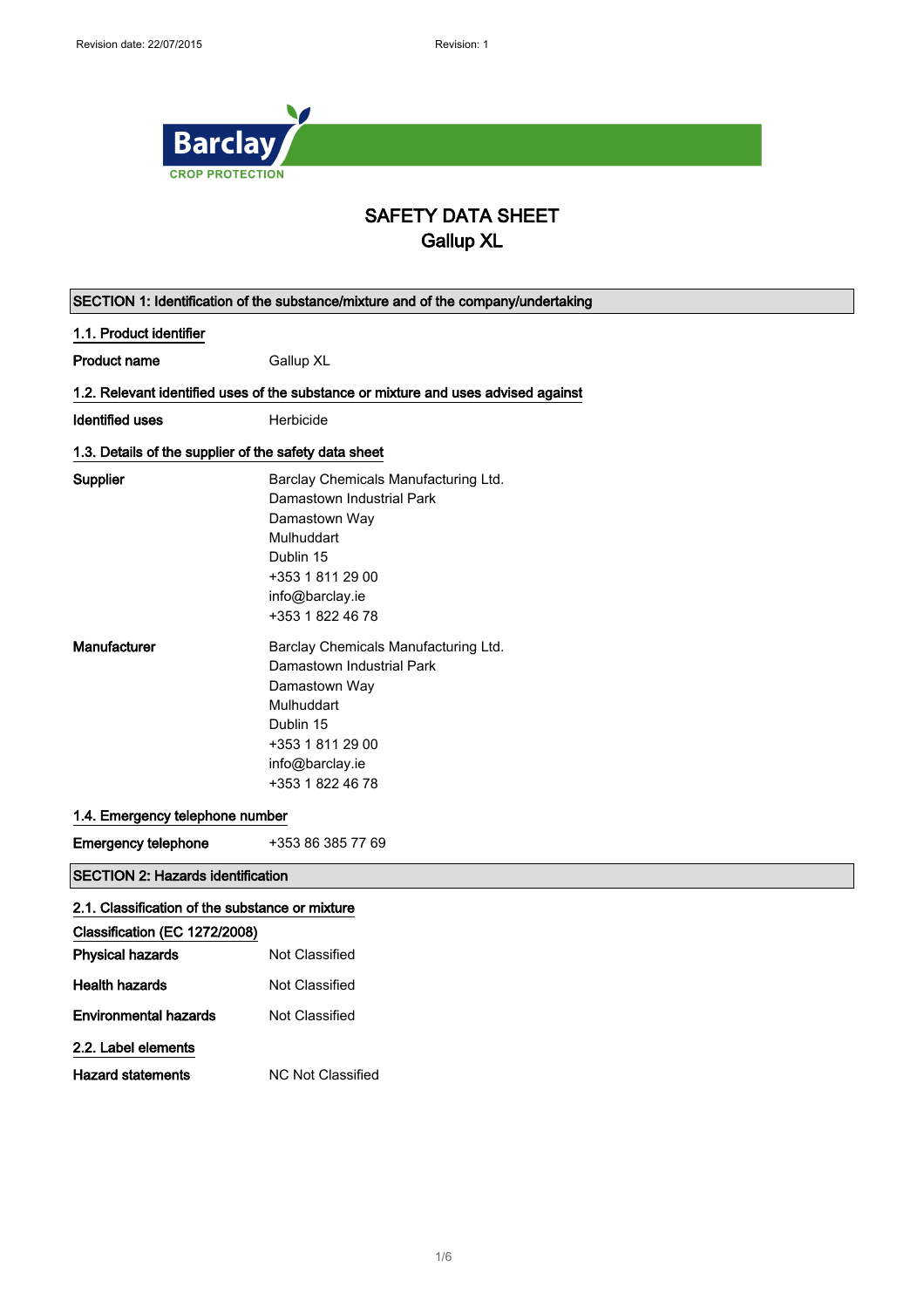| <b>Precautionary statements</b> | P102 Keep out of reach of children.<br>P261 Avoid breathing dust/ fume/ gas/ mist/ vapours/ spray.<br>P270 Do not eat, drink or smoke when using this product.<br>P280 Wear protective gloves/ protective clothing/ eye protection/ face protection.<br>P301+P310 IF SWALLOWED: Immediately call a POISON CENTER/ doctor.<br>P302+P352 IF ON SKIN: Wash with plenty of water.<br>P305+P351+P338 IF IN EYES: Rinse cautiously with water for several minutes. Remove<br>contact lenses, if present and easy to do. Continue rinsing. |
|---------------------------------|-------------------------------------------------------------------------------------------------------------------------------------------------------------------------------------------------------------------------------------------------------------------------------------------------------------------------------------------------------------------------------------------------------------------------------------------------------------------------------------------------------------------------------------|
| Supplemental label              | EUH401 To avoid risks to human health and the environment, comply with the instructions for                                                                                                                                                                                                                                                                                                                                                                                                                                         |
| information                     | use.                                                                                                                                                                                                                                                                                                                                                                                                                                                                                                                                |

### 2.3. Other hazards

| <b>SECTION 3: Composition/information on ingredients</b> |  |
|----------------------------------------------------------|--|
| 3.2. Mixtures                                            |  |
|                                                          |  |

| Glyphosate Isopropylamine Salt |                                           | 30-60% |
|--------------------------------|-------------------------------------------|--------|
| CAS number: 38641-94-0         | EC number: 254-056-8                      |        |
| Classification                 | Classification (67/548/EEC or 1999/45/EC) |        |
| Aquatic Chronic 2 - H411       | N: R51/53                                 |        |

The Full Text for all R-Phrases and Hazard Statements are Displayed in Section 16.

#### SECTION 4: First aid measures

| 4.1. Description of first aid measures                                          |                                                                                                                                                                                                                                                                             |
|---------------------------------------------------------------------------------|-----------------------------------------------------------------------------------------------------------------------------------------------------------------------------------------------------------------------------------------------------------------------------|
| Inhalation                                                                      | Remove person to fresh air and keep comfortable for breathing. Get medical attention if any<br>discomfort continues.                                                                                                                                                        |
| Ingestion                                                                       | Remove affected person from source of contamination. Remove person to fresh air and keep<br>comfortable for breathing. Rinse mouth thoroughly with water. Get medical attention. Do not<br>induce vomiting.                                                                 |
| <b>Skin contact</b>                                                             | Remove affected person from source of contamination. Remove contaminated clothing and<br>rinse skin thoroughly with water. Get medical attention if irritation persists after washing.                                                                                      |
| Eye contact                                                                     | Remove affected person from source of contamination. Remove any contact lenses and open<br>eyelids wide apart. Rinse immediately with plenty of water. Get medical attention if irritation<br>persists after washing. Show this Safety Data Sheet to the medical personnel. |
| 4.2. Most important symptoms and effects, both acute and delayed                |                                                                                                                                                                                                                                                                             |
| <b>General information</b>                                                      | Treat symptomatically.                                                                                                                                                                                                                                                      |
| Inhalation                                                                      | This is unlikely to occur but symptoms similar to those of ingestion may develop.                                                                                                                                                                                           |
| Ingestion                                                                       | May cause stomach pain or vomiting.                                                                                                                                                                                                                                         |
| <b>Skin contact</b>                                                             | May be slightly irritating to skin.                                                                                                                                                                                                                                         |
| Eye contact                                                                     | May be slightly irritating to eyes.                                                                                                                                                                                                                                         |
| 4.3. Indication of any immediate medical attention and special treatment needed |                                                                                                                                                                                                                                                                             |
| Notes for the doctor                                                            | Treat symptomatically.                                                                                                                                                                                                                                                      |
| <b>SECTION 5: Firefighting measures</b>                                         |                                                                                                                                                                                                                                                                             |

## 5.1. Extinguishing media

Suitable extinguishing media Extinguish with alcohol-resistant foam, carbon dioxide, dry powder or water fog.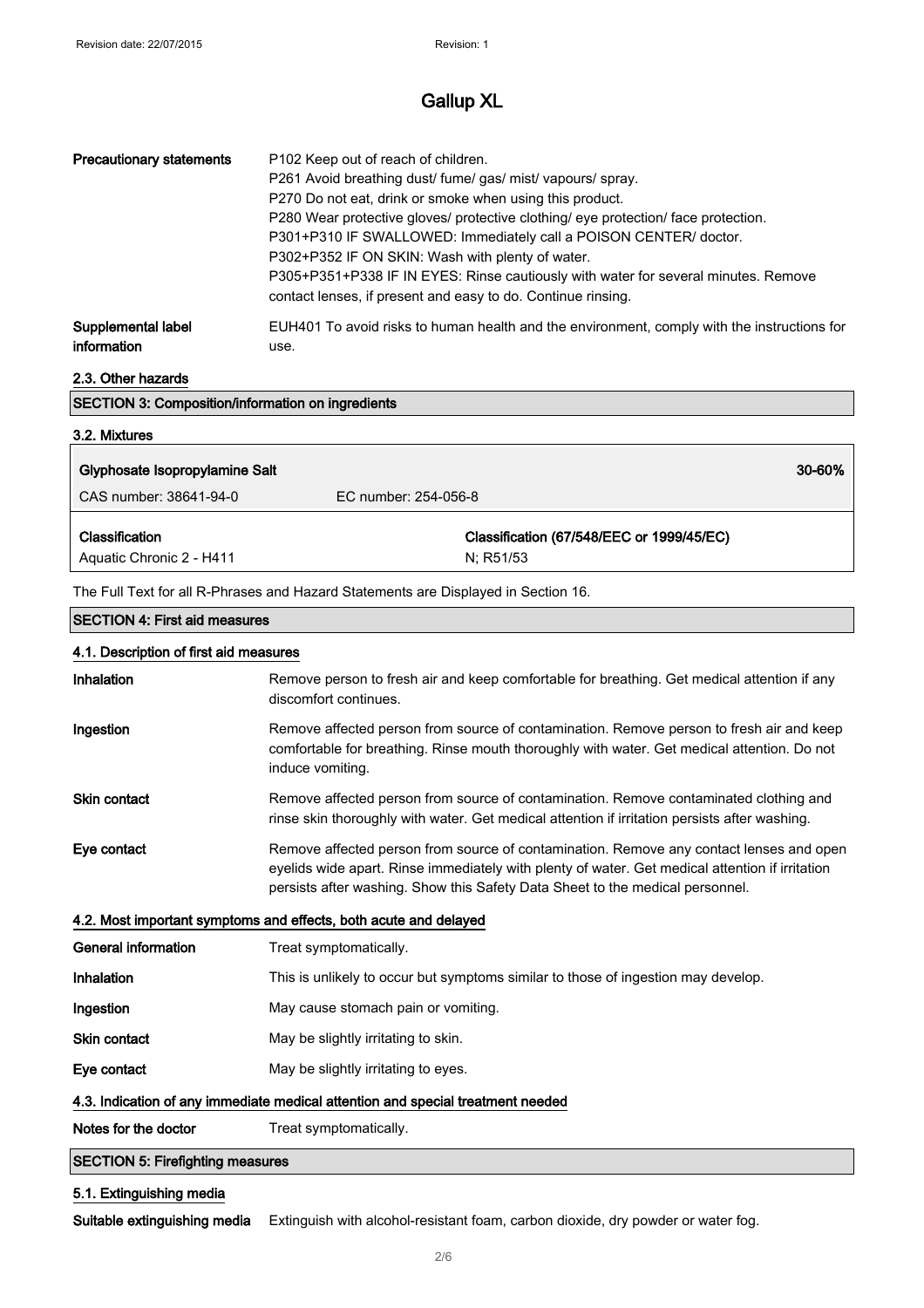| Unsuitable extinguishing<br>media                          | Do not use water jet as an extinguisher, as this will spread the fire.                                                                                                                                                                                                                                                                                 |  |
|------------------------------------------------------------|--------------------------------------------------------------------------------------------------------------------------------------------------------------------------------------------------------------------------------------------------------------------------------------------------------------------------------------------------------|--|
| 5.2. Special hazards arising from the substance or mixture |                                                                                                                                                                                                                                                                                                                                                        |  |
| Specific hazards                                           | None known.                                                                                                                                                                                                                                                                                                                                            |  |
| <b>Hazardous combustion</b><br>products                    | None known.                                                                                                                                                                                                                                                                                                                                            |  |
| 5.3. Advice for firefighters                               |                                                                                                                                                                                                                                                                                                                                                        |  |
| Protective actions during<br>firefighting                  | Do not use water jet as an extinguisher, as this will spread the fire. Avoid breathing fire gases<br>or vapours. Contain and collect extinguishing water. Fight fire from safe distance or protected<br>location. If risk of water pollution occurs, notify appropriate authorities. Move containers from<br>fire area if it can be done without risk. |  |
| Special protective equipment<br>for firefighters           | Use air-supplied respirator, gloves and protective goggles.                                                                                                                                                                                                                                                                                            |  |
| <b>SECTION 6: Accidental release measures</b>              |                                                                                                                                                                                                                                                                                                                                                        |  |
|                                                            | 6.1. Personal precautions, protective equipment and emergency procedures                                                                                                                                                                                                                                                                               |  |
| <b>Personal precautions</b>                                | For personal protection, see Section 8. Keep unnecessary and unprotected personnel away<br>from the spillage.                                                                                                                                                                                                                                          |  |
| 6.2. Environmental precautions                             |                                                                                                                                                                                                                                                                                                                                                        |  |
| <b>Environmental precautions</b>                           | Do not discharge into drains or watercourses or onto the ground. Contain spillage with sand,<br>earth or other suitable non-combustible material. Environmental Manager must be informed of<br>all major spillages.                                                                                                                                    |  |
| 6.3. Methods and material for containment and cleaning up  |                                                                                                                                                                                                                                                                                                                                                        |  |
| Methods for cleaning up                                    | Contain spillage with sand, earth or other suitable non-combustible material. Collect spillage.<br>Place waste in labelled, sealed containers. Dispose of waste to licensed waste disposal site in<br>accordance with the requirements of the local Waste Disposal Authority.                                                                          |  |
| 6.4. Reference to other sections                           |                                                                                                                                                                                                                                                                                                                                                        |  |
| Reference to other sections                                | For personal protection, see Section 8.                                                                                                                                                                                                                                                                                                                |  |
| <b>SECTION 7: Handling and storage</b>                     |                                                                                                                                                                                                                                                                                                                                                        |  |
| 7.1. Precautions for safe handling                         |                                                                                                                                                                                                                                                                                                                                                        |  |
| <b>Usage precautions</b>                                   | Avoid contact with eyes. Do not empty into drains. Do not eat, drink or smoke when using this<br>product. Protect from freezing and direct sunlight.                                                                                                                                                                                                   |  |
|                                                            | 7.2. Conditions for safe storage, including any incompatibilities                                                                                                                                                                                                                                                                                      |  |
| <b>Storage precautions</b>                                 | Keep away from food, drink and animal feeding stuffs. Keep only in the original container.<br>Protect from freezing and direct sunlight.                                                                                                                                                                                                               |  |
| 7.3. Specific end use(s)                                   |                                                                                                                                                                                                                                                                                                                                                        |  |
| Specific end use(s)                                        | The identified uses for this product are detailed in Section 1.2.                                                                                                                                                                                                                                                                                      |  |
| <b>SECTION 8: Exposure Controls/personal protection</b>    |                                                                                                                                                                                                                                                                                                                                                        |  |
| 8.1. Control parameters                                    |                                                                                                                                                                                                                                                                                                                                                        |  |

## 8.2. Exposure controls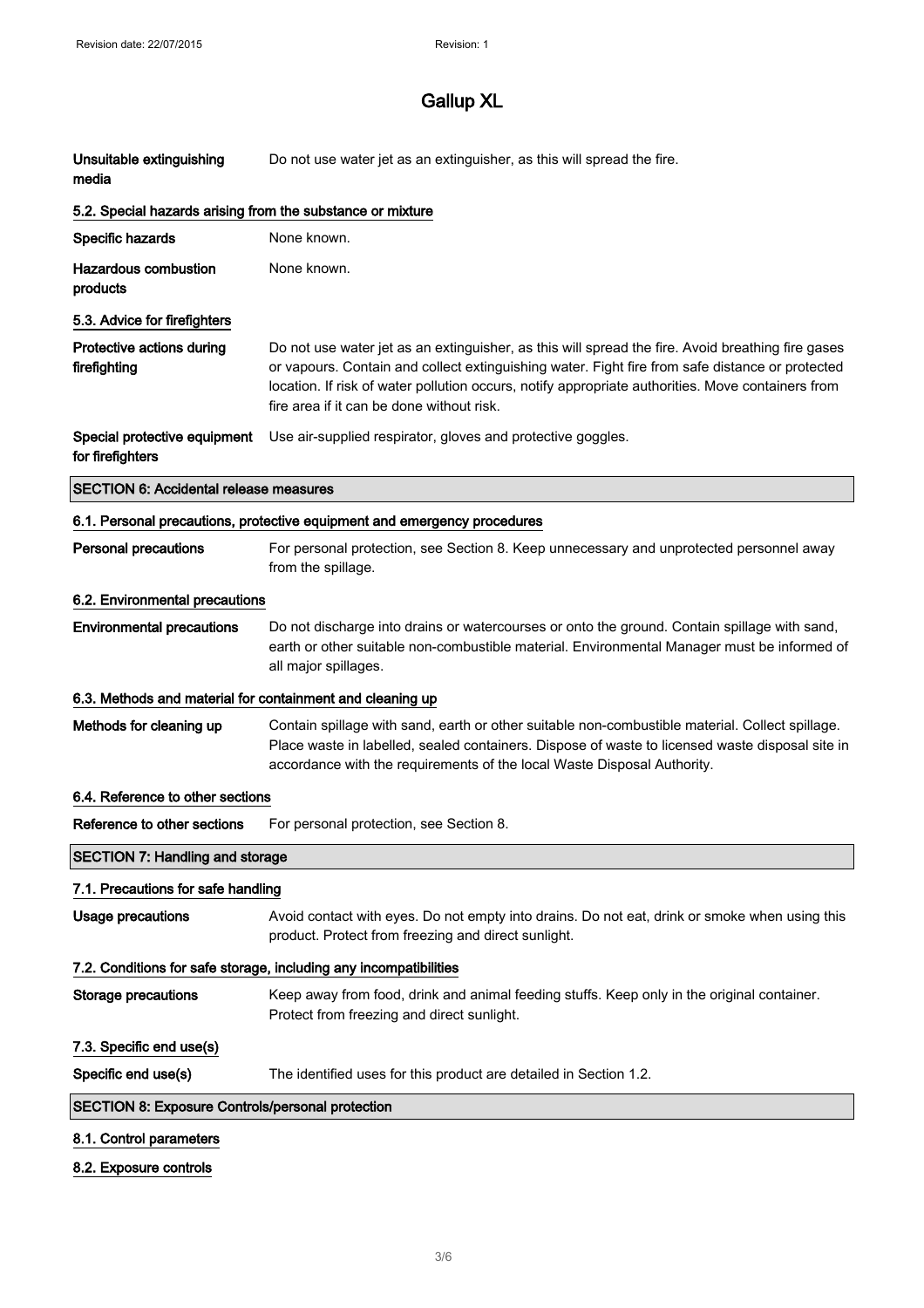#### Protective equipment

| V V                 |                                                                                                                                                                                         |
|---------------------|-----------------------------------------------------------------------------------------------------------------------------------------------------------------------------------------|
| Eye/face protection | Wear eye protection.                                                                                                                                                                    |
| Hand protection     | Wear protective gloves made of the following material: Nitrile rubber.                                                                                                                  |
| Hygiene measures    | Do not eat, drink or smoke when using this product. Promptly remove any clothing that<br>becomes wet or contaminated. Provide eyewash station. Wash hands thoroughly after<br>handling. |

## SECTION 9: Physical and Chemical Properties

 $\bigodot$  $\overline{\mathcal{L}}$ 

| 9.1. Information on basic physical and chemical properties                                           |  |
|------------------------------------------------------------------------------------------------------|--|
| Clear liquid.                                                                                        |  |
| Yellow. Orange.                                                                                      |  |
| Characteristic.                                                                                      |  |
| pH (concentrated solution): 4.5 - 5.5                                                                |  |
| 1.155 - 1.175 @ 20°C                                                                                 |  |
| Miscible with water.                                                                                 |  |
| Information given is applicable to the product as supplied.                                          |  |
|                                                                                                      |  |
| None.                                                                                                |  |
| <b>SECTION 10: Stability and reactivity</b>                                                          |  |
|                                                                                                      |  |
| There are no known reactivity hazards associated with this product.                                  |  |
|                                                                                                      |  |
| Stable at normal ambient temperatures and when used as recommended.                                  |  |
| 10.3. Possibility of hazardous reactions                                                             |  |
| No potentially hazardous reactions known.                                                            |  |
|                                                                                                      |  |
| Avoid freezing. There are no known conditions that are likely to result in a hazardous<br>situation. |  |
|                                                                                                      |  |
| None known.                                                                                          |  |
| 10.6. Hazardous decomposition products                                                               |  |
| Does not decompose when used and stored as recommended.                                              |  |
| <b>SECTION 11: Toxicological information</b>                                                         |  |
|                                                                                                      |  |

## 11.1. Information on toxicological effects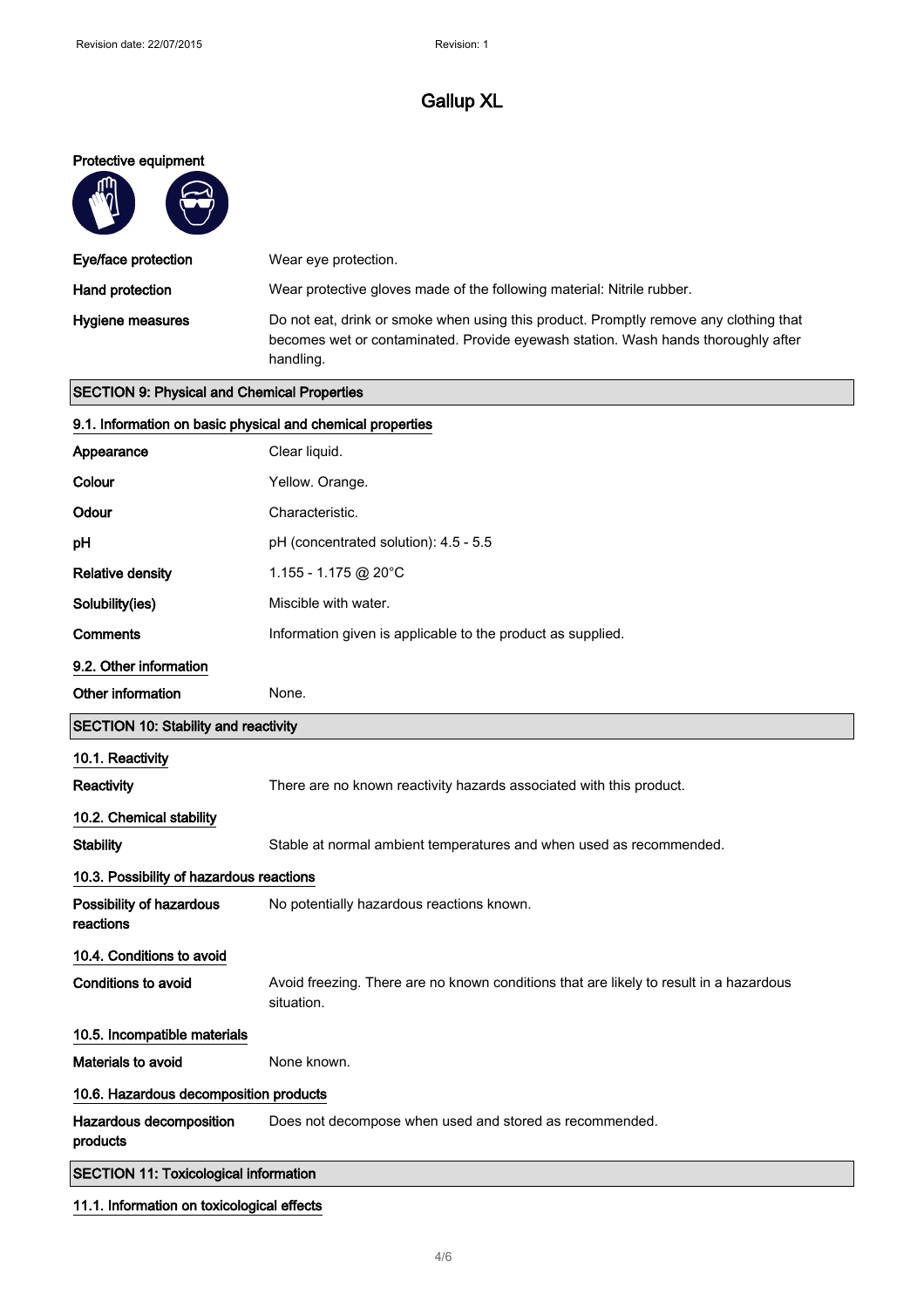| <b>General information</b>                                  | No specific health hazards known.                                                                                     |
|-------------------------------------------------------------|-----------------------------------------------------------------------------------------------------------------------|
| <b>SECTION 12: Ecological Information</b>                   |                                                                                                                       |
| Ecotoxicity                                                 | Not regarded as dangerous for the environment.                                                                        |
| 12.1. Toxicity                                              |                                                                                                                       |
| Acute toxicity - fish                                       | LC <sub>50</sub> , 96 hours: >100 mg/l, Fish                                                                          |
| Acute toxicity - aquatic<br>invertebrates                   | EC <sub>50</sub> , 48 hours: >100 mg/l, Daphnia magna                                                                 |
|                                                             | Acute toxicity - aquatic plants LC <sub>50</sub> , 96 hours: >100 mg/l, Algae                                         |
| 12.2. Persistence and degradability                         |                                                                                                                       |
|                                                             | Persistence and degradability The degradability of the product is not known.                                          |
| 12.3. Bioaccumulative potential                             |                                                                                                                       |
| <b>Bioaccumulative potential</b>                            | No data available on bioaccumulation.                                                                                 |
| 12.4. Mobility in soil                                      |                                                                                                                       |
| <b>Mobility</b>                                             | The product is miscible with water and may spread in water systems.                                                   |
| 12.5. Results of PBT and vPvB assessment                    |                                                                                                                       |
| Results of PBT and vPvB<br>assessment                       | This product does not contain any substances classified as PBT or vPvB.                                               |
| 12.6. Other adverse effects                                 |                                                                                                                       |
| Other adverse effects                                       | Not applicable.                                                                                                       |
| <b>SECTION 13: Disposal considerations</b>                  |                                                                                                                       |
| 13.1. Waste treatment methods                               |                                                                                                                       |
| <b>General information</b>                                  | Dispose of waste product or used containers in accordance with local regulations                                      |
| <b>SECTION 14: Transport information</b>                    |                                                                                                                       |
| General                                                     | The product is not covered by international regulations on the transport of dangerous goods<br>(IMDG, IATA, ADR/RID). |
| 14.1. UN number                                             |                                                                                                                       |
| Not applicable.                                             |                                                                                                                       |
| 14.2. UN proper shipping name                               |                                                                                                                       |
| Not applicable.                                             |                                                                                                                       |
| 14.3. Transport hazard class(es)                            |                                                                                                                       |
| No transport warning sign required.                         |                                                                                                                       |
| 14.4. Packing group                                         |                                                                                                                       |
| Not applicable.                                             |                                                                                                                       |
| 14.5. Environmental hazards                                 |                                                                                                                       |
| Environmentally hazardous substance/marine pollutant<br>No. |                                                                                                                       |